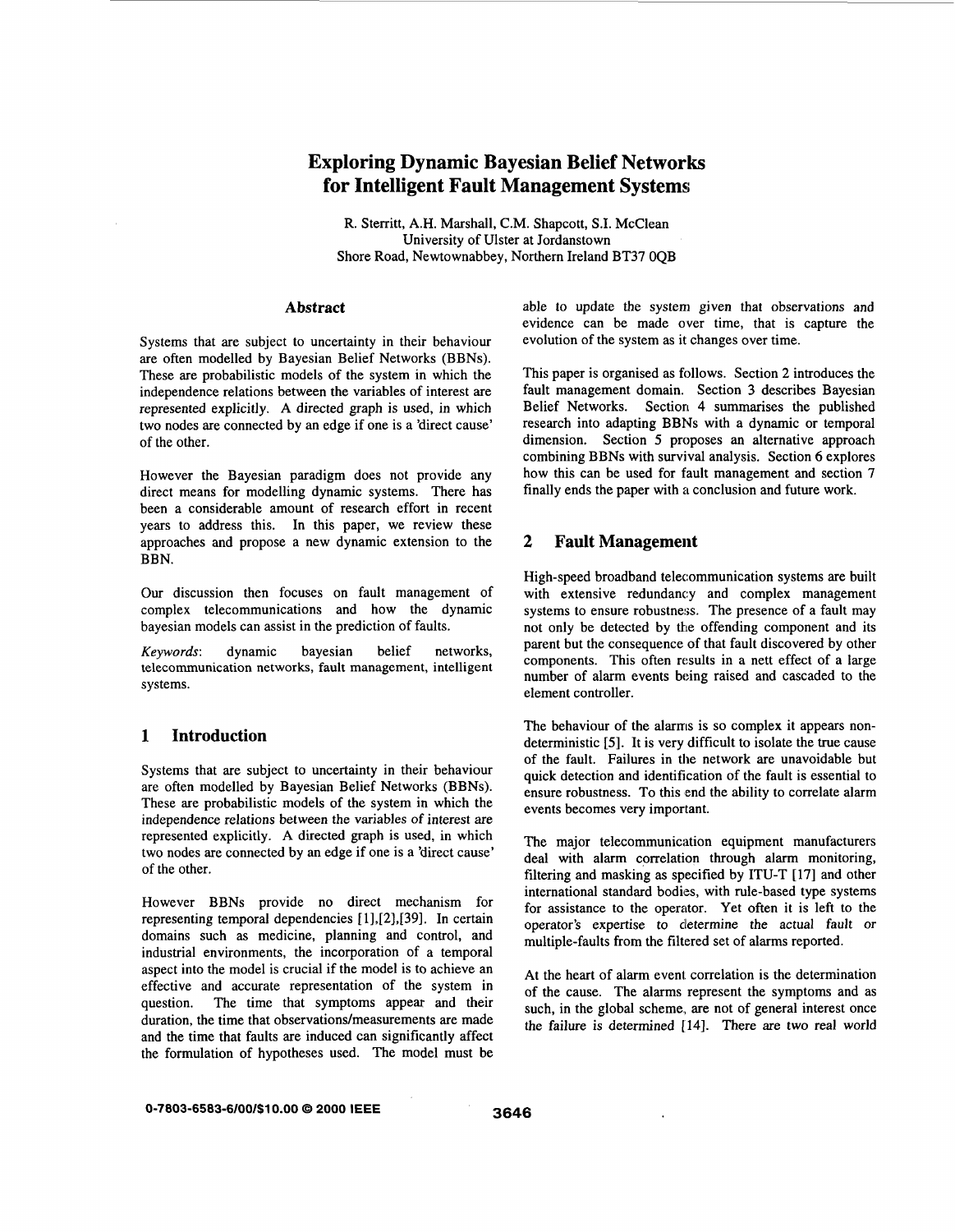concerns: (1) the sheer volume of alarm event traffic when a fault occurs; (2) the cause not the symptoms.

Alarm monitoring, filtering and masking meets criterion **(l),** which is vital. They focus on reducing the volume of alarms but do not necessarily meet criterion (2) to determine the actual cause - this is left to the operator to resolve from the reduced set of higher priority alarms. Ideally, a technique that can tackle both these concerns would be best.

# **3 Bayesian Belief Networks (BBNs)**

Bayesian Belief Networks (BBNs) offer **a** potential solution. BBNs consist of a set of propositional variables represented by nodes in a directed acyclic graph. Each variable can assume an arbitrary number of mutually exclusive and exhaustive values. Directed arcs (arrows) between nodes represent the probabilistic relationships between nodes. The absence of a link between two variables indicates independence between them given that the values of their parents are known. In addition to the network topology, the prior probability of each state of a root node is required. It is also necessary, in the case of non-root nodes, to know the conditional probabilities of each possible value given the states of parent nodes or direct causes. A good illustration of a BBN and its related joint probability distribution is contained within Lauritzen and Spiegelhalter's paper **[25]** where they consider an example based on doctors diagnoses of patients suffering from shortness of breathe (dyspnoea), Figure 1. *a* **visit to Asia?** p smoking?



Figure **1:** Lauritzen **and** Spiegelhalter's illustration of a **BBN** 

The graph can be considered **as** representing the joint probability distribution for all the variables. In the above example this is  $P(\alpha, \tau, \varepsilon, \delta, \lambda, \beta, \sigma)$ . The chain rule can reexpress this joint probability as the product of the conditional probabilities which need to be specified for each variable or node.

$$
P(\alpha, \tau, \varepsilon, \delta, \lambda, \beta, \sigma) =
$$
  
 
$$
P(\alpha)P(\tau \mid \alpha)P(\xi \mid \varepsilon)P(\varepsilon \mid \tau, \lambda)P(\delta \mid \varepsilon, \beta)P(\lambda \mid \sigma)P(\beta \mid \sigma)P(\sigma)
$$

(1) The chain rule is given below:

$$
P(X_1, X_2, ..., X_n) = \prod_{i=1}^{n} P(X_i | pa(X_i))
$$
 (2)

where  $pa(X_i)$  is the parent set of  $X_i$ .

Each node has associated with it a conditional probability table that quantifies the effects that the parents have on the node. Taking the graph as a whole, the conditional probabilities and the structure can be used to determine the marginal probability or likelihood of each node holding one of its states.

The power of the BBN comes to light whenever we change one of these marginal probabilities. The effects of the observation are propagated throughout the network and the other probabilities updated. In simple networks the other probabilities updated. marginal probabilities or likelihood of each state can be calculated from the knowledge of the joint distribution, shown earlier, using the product rule and Bayes' theorem. This simply means that the directed acyclic graph (DAG) is singly connected; each link is a bridge where the removal of one leads to a disconnected network.

However, cycles often occur and the calculation is much more complex. Algorithms have been devised to cope with the complication of such cycles. Some calculate the marginal probabilities exactly but by doing so introduce calculations which are NP-hard *[6].* Therefore many researchers have developed algorithms which approximate the marginal probabilities. This may lead to the compromise of accuracy over a lower computational overhead.

The BBN can be used for deduction in the fault management domain. Given alarm data it will determine the most probable cause(s) of the supplied alarms, thus enabling the system to act as an expert system.

In previous work **[37]** have developed **an** exact algorithm approach to deduce the marginal probabilities for their BBN application based on that developed by Lauritzen and Spiegelhalter *[25].*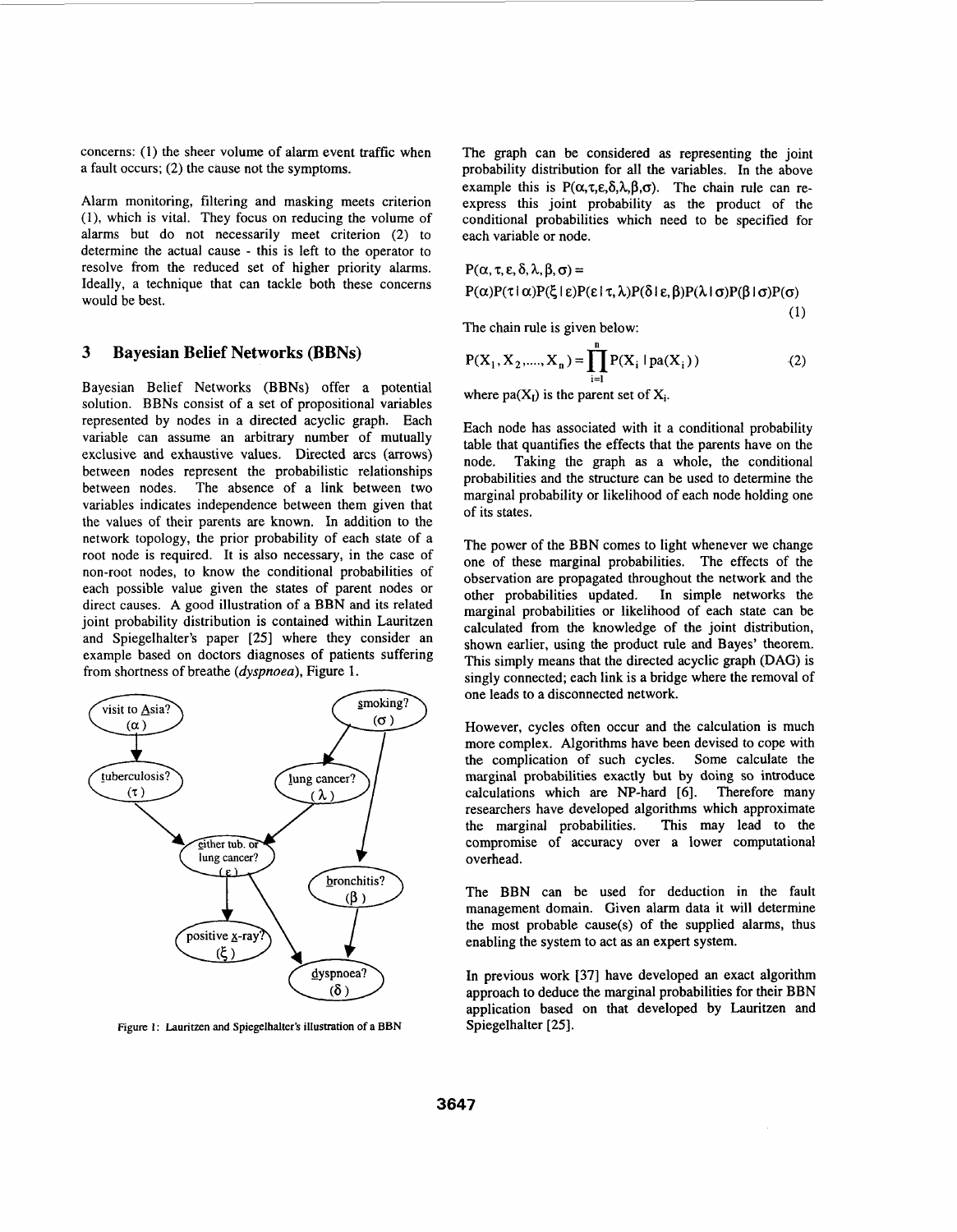

Figure 2: Diagram showing the difference between models based on time slices (adapted from Hanks [13]).

#### **4 Dynamic Belief Networks (DBNs)**

A problem with the standard theory of belief networks is that there is no natural mechanism for representing time  $[1]$ , [2], [39]. There have been various efforts to extend the theory to allow time to be modelled. For example, where probability of movement from one state to another has a temporal dependency, survival analysis [27] can be used. Constraints on the behaviour of the system can be expressed using the formalism of temporal logic.

Dynamic Belief Networks (DBN) model a system that is dynamically changing or evolving over time [ 10],[21],[22], [30]. This model will enable the user to monitor and update the system as time proceeds.

The literature tends to use the terms dynamic and temporal interchangeably. Dynamic is the opposite of static, it concerns a motive force. Changing the nature of the static BBN to model 'motive forces' can then be classified as adapting it to a dynamic model. Although systems with change involve time, we differentiate between the two terms dynamic and temporal in that temporal models explicitly model time as opposed to other changes in the system such as the change in state. As such temporal models would be a sub-class of dynamic.

Bayesian Belief Networks were not designed to model temporal relationships explicitly; they are a static model. The prediction and deduction made do not vary depending on when the observations or predictions are made.

This standard theory of belief networks has been further developed by researchers to incorporate a temporal feature or time element into the model. This has been approached in various different ways. Aliferis and Cooper [l] summarise just some of the extensions of belief networks for time modelling presented over the last few years. These include temporal influence diagrams [33], Dynamic Belief Networks (DBNs) [7], temporal models of endogenous change [13], Temporal Bayesian Networks (TBNs) [39], Temporal Nodes Bayesian Network (TNBNs) [3], embedded Markov processes [4], logic and time nets [ 19],[20], Modifiable Temporal Belief Networks (MTBNs) [l], as well as specific applications [4], [30].

An obvious way of classifying the literature is to use the authors' individual terms (as above) to describe the various approaches. However, in most cases these terms, mainly dynamic and temporal, are interchangeable. For instance, if the time slices of a temporal model were applied so that the movement between the slices was based on a change in state instead of time, we could then classify them as belonging to a dynamic model. Likewise if Markov-chain approaches, dynamic models, were implemented that each state was a point in time, we could classify the applications as temporal models. Therefore we can say that the difference is primarily dependent on the application of the model.

Another approach of classitying the literature is to consider how the methods actually model the time/temporal element. This classification has been used by Palmer et al. [31] who divide the temporal approaches into two main categories of time representation, namely those models which represent time (1) as points or instances or (2) as time intervals.

Within category (1) the models, based on points in time, require that events occur instantaneously where each event considered occurs at an instant in time. These are basically the time slice models and temporal reasoning models reviewed by Hanks et al. [13] and illustrated in Figure 2.

Figure 2(a) represents an approach where a time slice is used to represent a snapshot of the evolving temporal process [21]. The belief network consists of a sequence of sub-models each representing the system at a particular point or interval in time (time slice) and which are interconnected by temporal relations. Kjaerulff [22], Dagum et al.[7][8], Provan[32], Berzuini[4], Lekuona[26] are just some of the researchers currently using the time slice approach.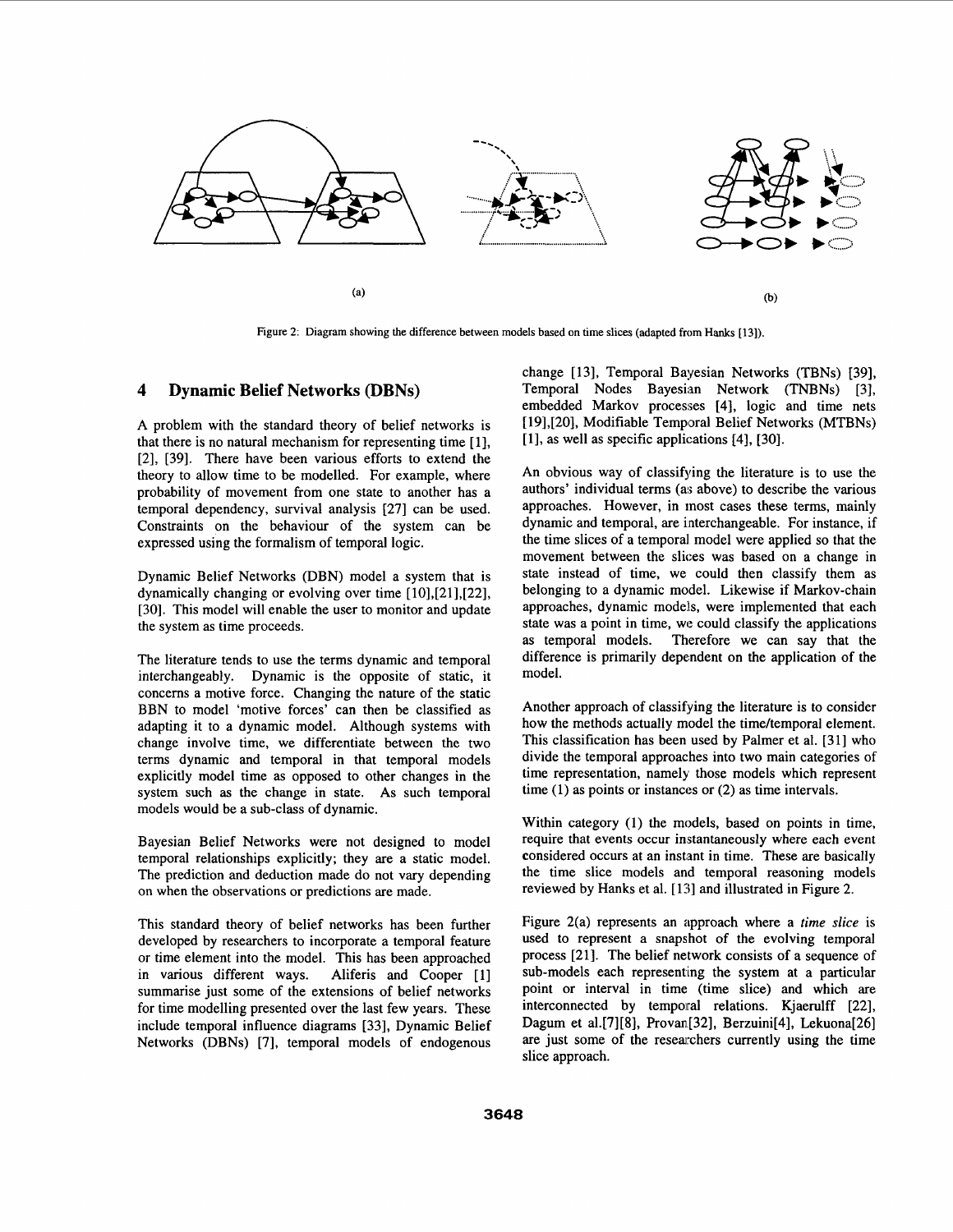Figure 2(b) represent models where the network is composed of sub-models and duplicated over time slices, as before. However links between state variables within a time slice are disallowed. Dean and Kanazawa [9] and Kanazawa [ 19][20] use this approach in their research.

Hanks et al. [13] proposed a modification to the time slice approach where they take into account the system as it changes over time, both due to exogenous and endogenous influences.

Category (2) of the classification approach in Palmer et al. [31] considers interval representations of time. Allen's interval algebra and its 13 relations were used to provide the temporal basis for the model [2]. This may be more broadly thought of as a dynamic model as an interval in time represents an event or process during which a property (either true or false) holds uniformly throughout. Examples of work in this area are the Temporal Abduction Problem (TAP) [35] and the Probabilistic Temporal Network (PTN)  $[39]$ .

An alternative to the above approaches is introduced in the next section.

# *5* **A Dynamic Bayesian Belief Network Approach (DBBNs)**

A new approach currently being researched and applied to geriatric patient management [28] is that of combining BBNs and Survival Analysis to create a Dynamic Bayesian Belief Network (DBBN).

DBBNs are described as generalising the concept of BBNs to include a time dimension. The approach represents a stochastic (or probabilistic) process along with causal information [9],[34]. Heckerman et al. [16] has also introduced a temporal component to BBNs by providing a temporal definition of causal dependence where he associates a set of variables indexed by time with each cause and with an effect.

In statistical theory, Markov models are often used to represent stochastic processes. Structured phase-type (Ph) distributions [29] characterise a type of latent Markov model which provide an intuitive and robust way of describing probabilistic processes. Such models describe duration until an event occurs in terms of a process consisting of a sequence of latent phases - the states of a latent Markov model. For example, duration of stay in hospital can be thought of as a series of transitions through phases such as: acute illness, intervention, recovery or discharge. The representation of such a process in terms of latent phases is realistic, **as** that is how a domain expert conceptualises the process. It is also mathematically suitable since we can prove that any such statistical distribution may be represented arbitrarily closely by one of phase-type form [10].

In this approach we combine the advantages of BBNs in incorporating prior knowledge and causation into the model with the elegant and intuitive process representation of phase-type distributions (Figure 3).



Figure 3: The underlying representation describes a DBBN in terms of a number of interrelated causal nodes which temporally precede and predetermine (in a probabilistic sense) the effect node(s) which constitute the process. The effect node(s) here **are** characterised by **a** continuous positive random variable(s), the duration, described by a phase-type .<br>distribution

The Causal Network is modelled as a BBN. The Process Model may be defined in a manner similar to that of [9], [13] where we consider an event  $\leq E$  which initiates a process P at time zero and  $\langle P, t \rangle$  indicates that the process P is active at time t. Then prob $\lt P$ ,  $\lt$  is the probability that the process is still active at time t. In statistical terminology, prob $\leq$ P,  $\lt$  is known as the *survivor function*, denoted by  $F(t)$  and, for a continuous time representation, its derivative f(t) is the *probability densityfunction* (p.d.f.) of the time for which the process is active. Here we define f(t) by  $f(t)\delta t = prob(process terminates in (t, t+\delta t))$ 

process is still active at t),

We thus assume that the model includes variables, some of which are qualitative (the causal variables) and some quantitative (the survival variables). Some previous work has been done on data of this sort, mainly involving the introduction of conditional Gaussian (CG) distributions [12], [24]. We here introduce the idea of Conditional Phase-type (C-Ph) distributions which are more appropriate for process data.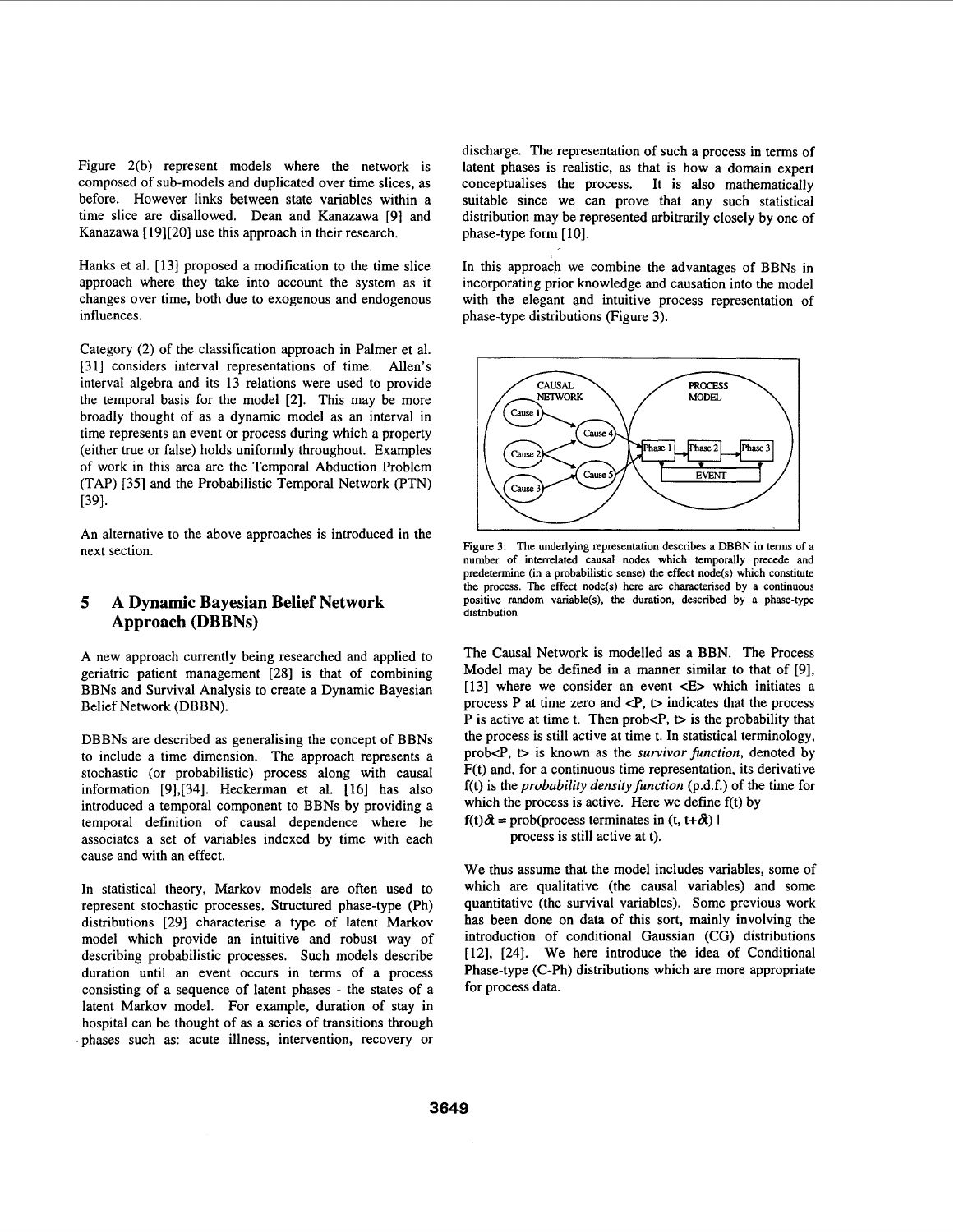# **6 A Discussion of Potential Fault Management Applications**

Downtime in a network not only results in loss of revenue but can lead to serious financial contractual penalties. It is therefore not surprising that network operators are extremely keen to remedy faults as quickly as possible. To this end not only is identification of the fault critical but an estimation of a fault's likely life span would greatly assist in managing and assessing maintenance strategies.

Fault management is an important but difficult area of telecommunications network management. Networks produce large amounts of alarm information that must be analysed and interrupted before the faults can be located **[23].** As has been stated earlier alarm correlation is the central technique in fault identification [ **181.** 

The instance of a fault can cause numerous alarm events to be raised from an individual network element (NE), this means that the alarms are often interrelated. Also a fault may trigger numerous similar and different alarms to be generated in different NE's up or down stream on the network. For example, the Comms fail alarm, an alarm raised by the management system if it cannot maintain a communications channel to the indicated **NE,** may cause other alarms such as RS-LOS, RS-LOF, Qecc-Comms\_fail, MS-EXC or even laser alarms depending on the fault and configuration.

Correlation serves to diminish the number of alarms presented to the operator, yet ideally the approach should be able to facilitate fault prediction;

- Fault identification/diagnosis prediction of the  $fault(s)$  that have occurred from the alarms present
- Behaviour prediction warn the operator before hand of severe faults from the alarms that are presenting themselves.

The Bayesian paradigm and its extensions offer the machinery to achieve these ideals. Although methods such as Artificial Neural Networks *(ANNs)* have been proven to obtain good predictive performance, they do not meet one important goal; that of comprehensibility. Telecommunication companies do not wish to install 'black boxes' into their fault management systems therefore ruling out *ANNs* **[15].** BBN's graphical structure more than meet the need for 'readability'.



**Figure 4: SDH Alarm data viewecl over time. Screenshot** of **NxGantt [38] with comments displaying an** alami's **lifespan (horizontal** Gantt **bars), how close the injection** of **2 alarms may occur in time and the correlation window.** 

BBNs, DBNs and DBBNs can all be applied to fault management of telecommimications. Below, we discuss how BBNs may be developed, refined by DBNs and further enhanced by DBBNs.

When an alarm occurs in a network it is "present" until its accompanying "clear" arriws thus implying a temporal life span (Figure 4) and a correlation window.

The inducing of this alarm data into a static BBN (Section **3)** then provides the 'guts' of an expert system, for answering "if then" questions exploring the effects of changing variable values. For example, if Alarm type LP-PLM is observed, this alters the probability (among others) that alarm PPI-Unexpl-Signal will be observed. **[36]** and **[37]** describes an architecture that induces a BBN from this data inferring from it the likely alarm behaviour (Figure *5).* 



**Figure 5: Alarm B13N for Fault Management**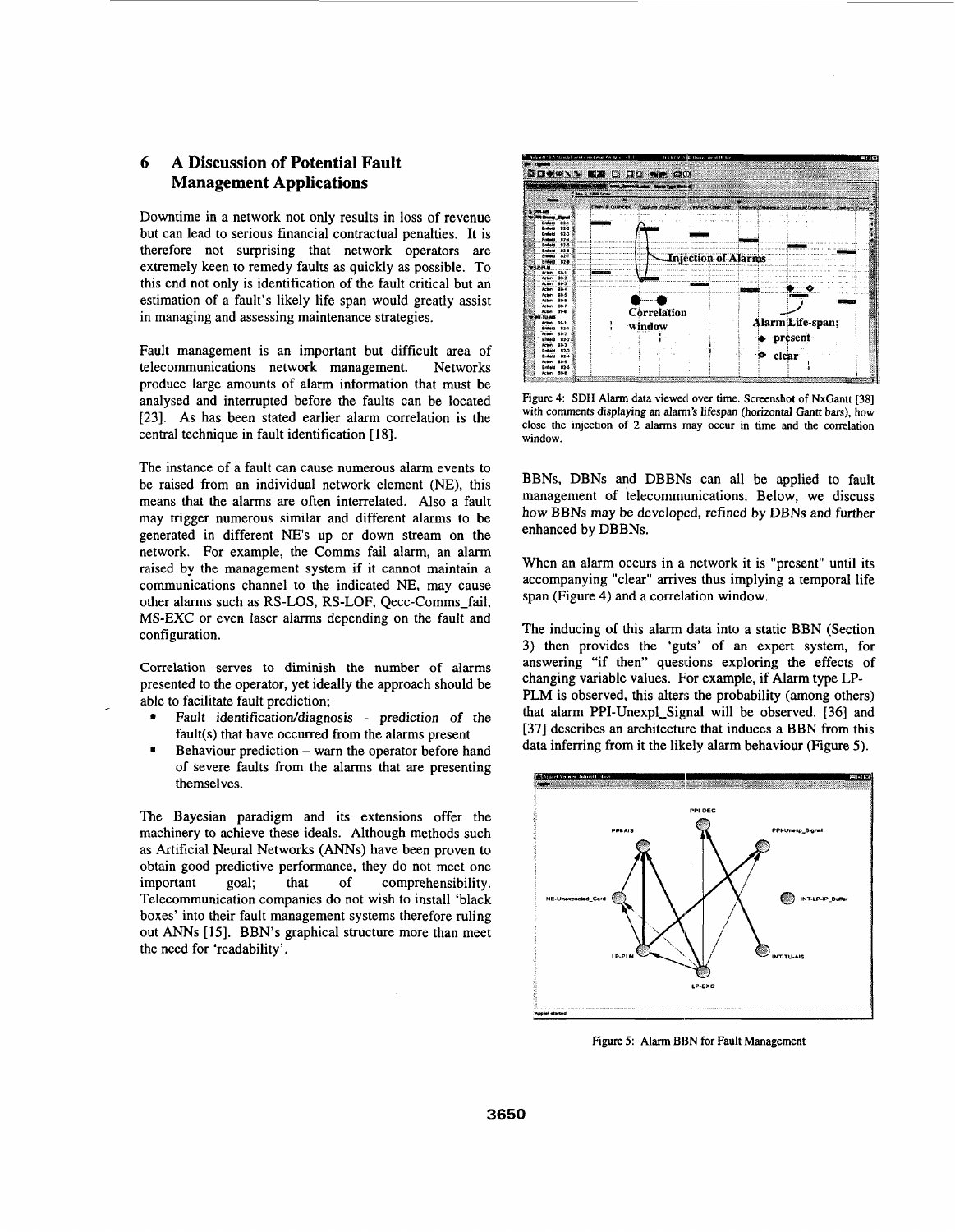TBNs or DBNs (Section 4) offer an opportunity to be more precise when predicting the fault by adding a temporal dimension to the model, since the alarms have a lifespan (Figure 4) and the network changes in state under fault conditions. The alarms that are correlated to produce a higher priority alarm may be correlated with other alarms in a later slice - narrowing to a prediction of likely faults.

The DBBN (Section 5) could offer the previously mentioned expert system in the form of the BBN with additional benefits of extra predictions of how long until the fault occurs (in the case of behaviour prediction) or how long until the fault is repaired (in the case of fault identification). These additional predictions come from the inclusion of survival analysis into the model.

Once the phase-type distribution has been modelled from suitable available data it may be possible to adapt the DBBN model for more precise fault prediction. The incorporation of phase-type variables within the BBN could contribute to a more realistic network where identification of the phase containing the evolving fault episode, would strengthen/weaken the time based prediction options.

# **7 Conclusion**

This paper has deliberated the Bayesian paradigm and reviewed the literature on its dynamic extensions. It has proposed a new dynamic approach by incorporating survival analysis as part of the model.

Included is a brief discussion on the potential applications of these models for intelligent fault management in complex telecommunications systems.

The paper has demonstrated the potential power of the dynamic approach for fault identification and behaviour prediction, for instance the ability to determine the likelihood of an alarm being set off at a particular point in time due to a fault occurring at a precise moment in the past.

In fault management there are two real world concerns: (1) the sheer volume of alarm event traffic when a fault occurs; and (2) the cause not the symptoms. The rule-based type systems (monitoring, filtering and masking) used in telecommunication systems address the first. The approaches discussed in this paper would address both concerns paving the way to true intelligent fault management.

#### **Acknowledgements**

We are very grateful to NITEC, Nortel Networks for their support, in particular to the people that are more closely involved in the project for the efforts they make in this collaboration. We also acknowledge DHFETE's support for Adele Marshall.

#### **References**

- [l] C. F. Aliferis, G. F. Cooper, "A Structurally and Temporally Extended Bayesian Belief Network Model: Definitions, Properties, and Modeling Techniques", *Proc. of the 121h Conference on Uncertainty in Artijlcial Intelligence,* pp.28-39, 1996.
- [2] J.F. Allen, "Maintaining Knowledge About Temporal Intervals", *Comms of the ACM,* Vol. 26(1 l), pp.832- 884,1983.
- **[3]** G. Arroyo-Figuerao, L. E. Sucar, A. Villavicencio, "Probabilistic Temporal Reasoning and its Application to Fossil Power Plant Operation", *Expert Systems with Applications,* Vol. 15, pp.317-324, 1998.
- [4] C. Berzuini, R. Bellazzi, **S.** Quaglini, "Temporal Reasoning with Probabilities", *Proc. of Workshop on Uncertainty in Artijlcial Intelligence,* pp.14-21, 1989.
- [5] A. T. Bouloutas, *S.* Calo, A. Finkel, "Alarm Correlation and Fault Identification in Communication Networks", *IEEE Transactions on Communication,*  Vol. 42, No 2/34, 1994.
- [6] G. F. Cooper, "The Computational Complexity of Probabilistic Inference Using Belief Networks", *Artijlcial Intelligence,* Vol. 42, pp.393-405, 1990.
- [7] P. Dagum, A. Galper, E. Horvitz. "Dynamic Network Models for Forecasting", Proc. of the 8<sup>th</sup> Workshop on *Uncertainty in Artificial Intelligence,* pp.41-48, 1992.
- [8] D. Dagum, A. Galper, "Forecasting Sleep Apnea with Dynamic Network Models", *Proc. of Uncertainty in Artijlcial Intelligence,* pp.64-7 1, 1993.
- [9] T. Dean, K. Kanazawa, "A Model for Reasoning about<br>Persistence and Causation", *Computational*  $Computational$ *Intelligence,* Vol. 5(3), pp.142-150, 1989.
- [10] M. Faddy, "Examples of Fitting Structured Phase-Type Distributions", Applied Stochastic Models and Data Analysis Vol. 10, pp.247-255, 1994.
- [11]N. Friedman, K. Murphy, **S.** Russell, "Learning the Structure of Dynamic Probabilistic Networks", *Proc. of the Con\$ on Uncertainty in Artijlcial Intelligence,*  1998.
- [12]A. Gammerman, Z. Luo, C.G.G. Aitken, M.J. Brewer, "Computational Systems for Mixed Graphical Models. Adaptive Computing and Information Processing". *UNICOM Seminars Ltd, Brunel Conference Centre, London,* 1994.